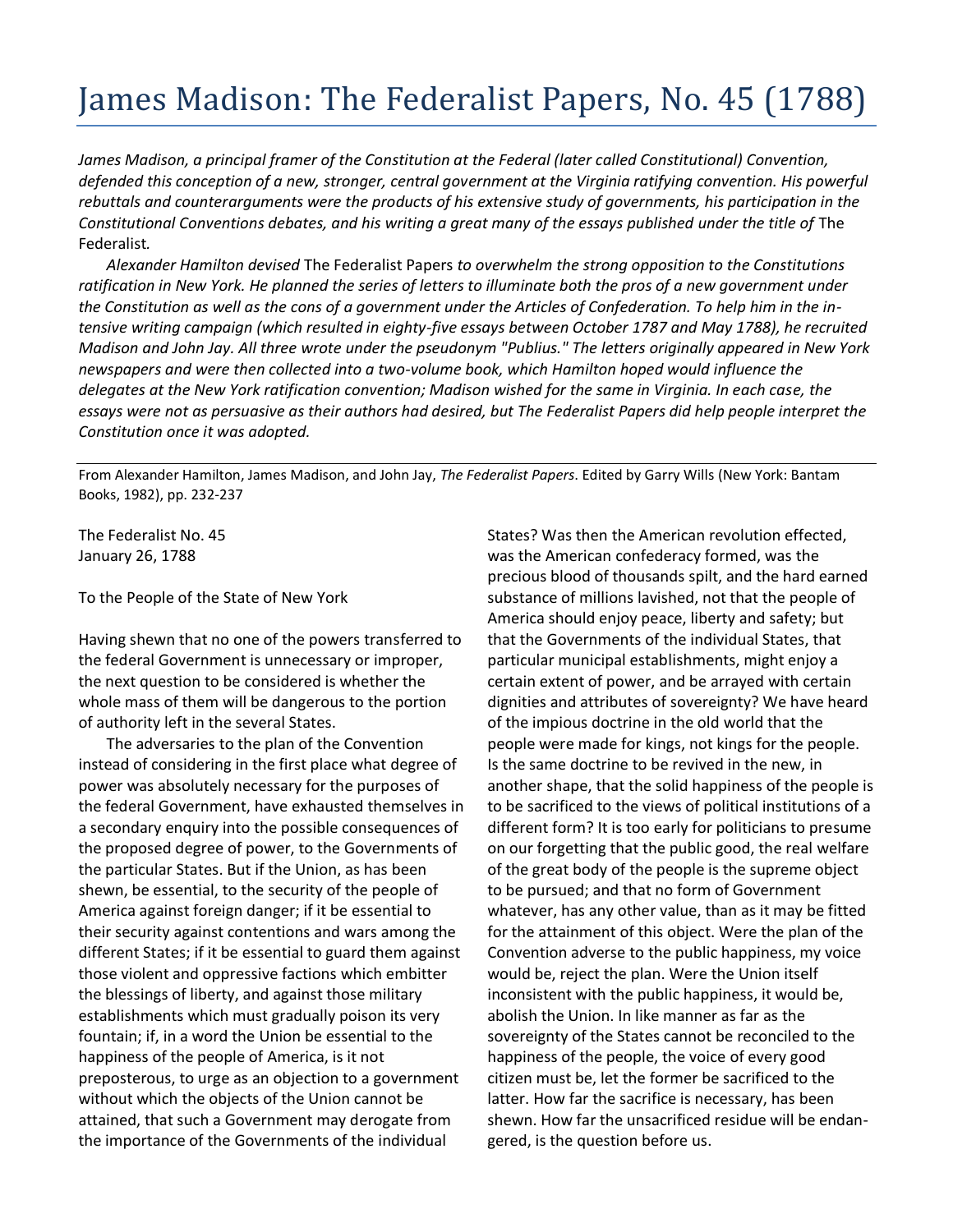Several important considerations have been touched in the course of these papers, which discountenance the supposition that the operation of the federal Government will by degrees prove fatal to the State Governments. The more I revolve the subject the more fully I am persuaded that the balance is much more likely to be disturbed by the preponderancy of the last than of the first scale.

We have seen in all the examples of antient and modern confederacies, the strongest tendency continually betraying itself in the members to despoil the general Government of its authorities, with a very ineffectual capacity in the latter to defend itself against the encroachments. Although in most of these examples, the system has been so dissimilar from that under consideration, as greatly to weaken any inference concerning the latter from the fate of the former; yet as the States will retain under the proposed Constitution a very extensive portion of active sovereignty, the inference ought not to be wholly disregarded. In the Achaean league, it is probable that the federal head had a degree and species of power, which gave it a considerable likeness to the government framed by the Convention. The Lycian confederacy, as far as its principles and form are transmitted, must have borne a still greater analogy to it. Yet history does not inform us that either of them ever degenerated or tended to degenerate into one consolidated government. On the contrary, we know that the ruin of one of them proceeded from the incapacity of the federal authority to prevent the dissentions, and finally the disunion of the subordinate authorities. These cases are the more worthy of our attention, as the external causes by which the component parts were pressed together, were much more numerous and powerful than in our case; and consequently, less powerful ligaments within, would be sufficient to bind the members to the head, and to each other.

\* \* \*

The State Governments will have the advantage of the federal Government, whether we compare them in respect to the immediate dependence of the one or the other; to the weight of personal influence which each side will possess; to the powers respectively vested in them; to the predilection and probable support of the people; to the disposition and faculty of resisting and frustrating the measures of each other.

The State Governments may be regarded as constituent and essential parts of the federal Government; whilst the latter is nowise essential to the operation or organisation of the former. Without the intervention of the State Legislatures, the President of the United States cannot be elected at all. They must in all cases have a great share in his appointment, and will perhaps in most cases of themselves determine it. The Senate will be elected absolutely and exclusively by the State Legislatures. Even the House of Representatives, though drawn immediately from the people, will be chosen very much under the influence of that class of men, whose influence over the people obtains for themselves an election into the State Legislatures. Thus each of the principal branches of the federal Government will owe its existence more or less to the favor of the State Governments, and must consequently feel a dependence, which is much more likely to beget a disposition too obsequious, than too overbearing towards them. On the other side, the component parts of the State Governments will in no instance be indebted for their appointment to the direct agency of the federal government, and very little if at all, to the local influence of its members.

The number of individuals employed under the Constitution of the United States, will be much smaller, than the number employed under the particular States. There will consequently be less of personal influence on the side of the former, than of the latter. The members of the legislative, executive and judiciary departments of thirteen and more States; the justices of peace, officers of militia, ministerial officers of justice, with all the county corporation and town-officers, for three millions and more of people, intermixed and having particular acquaintance with every class and circle of people, must exceed beyond all proportion, both in number and influence, those of every description who will be employed in the administration of the federal system. Compare the members of the three great departments, of the thirteen States, excluding from the judiciary department the justices of peace, with the members of the corresponding departments of the single Government of the Union; compare the militia officers of three millions of people, with the military and marine officers of any establishment which is within the compass of probability, or I may add, of possibility, and in this view alone, we may pronounce the advantage of the States to be decisive. If the federal Government is to have collectors of revenue, the State Governments will have theirs also. And as those of the former will be principally on the sea-coast, and not very numerous; whilst those of the latter will be spread over the face of the country, and will be very numerous, the advantage